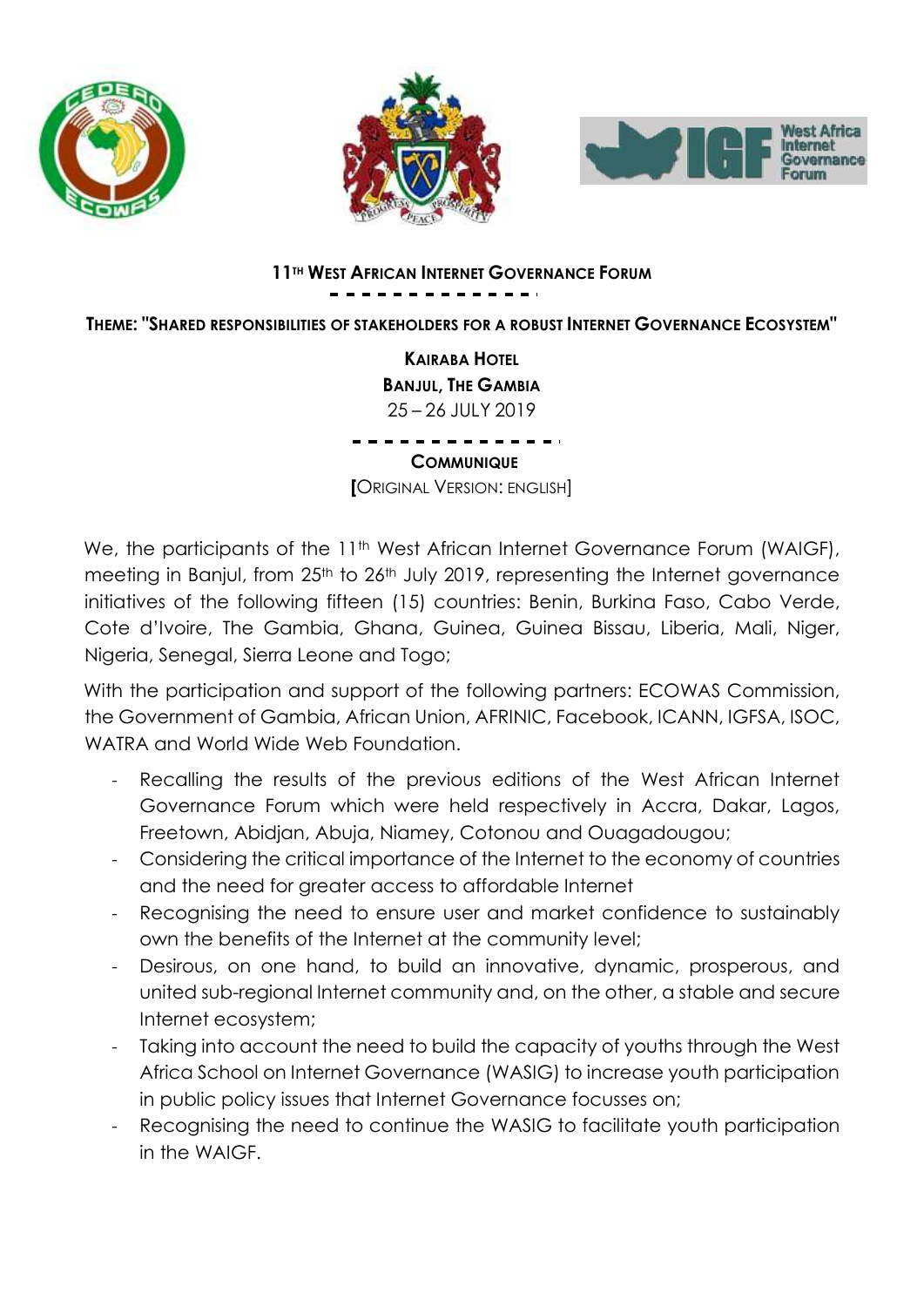## **1) Report that:**

- a) The 12th Forum shall hold in Sierra Leone/Mali in 2020
- b) The 13th Forum shall hold in Niger in 2021
- c) The WASIG shall be organised as a pre-event of the WAIGF

#### **2) Recommend;**

## **a) On Multistakeholderism in the Internet Governance Ecosystem**

- i. Encourage the participation of all stakeholder groups as part of the steering committee or working group and their involvement in National and Regional IGFs in order to achieve multistakeholderism.
- ii. Call on involvement from government so that policies can easily be changed to laws.
- iii. Encourage equal rights and opportunities for all stakeholders within the Internet Governance ecosystem.

## **b) On Data Governance across borders**

i. Urge data producers to be clear on their responsibilities and encourage that an open data system be used.

# **c) On Media and Content**

- i. Urge all stakeholders to be aware of fake news and not share fake news.
- ii. Urge that journalists should be well trained on professional conduct and ethics.
- iii. Encourage sharing of more positive stories from African countries.

# **d) On Access and infrastructure beyond connectivity**

- i. Call on Member States to address the challenges of digital literacy within the region.
- ii. Urge Member States to address the issues surrounding access, connectivity and affordability in the region.
- iii. Urge Member States to address infrastructure gaps in our countries.
- iv. Encourage Member States to establish Data centres that meet current standards, security and best practices requirements.
- v. Call on Member States to establish Internet Exchange Points to address local traffic issues.